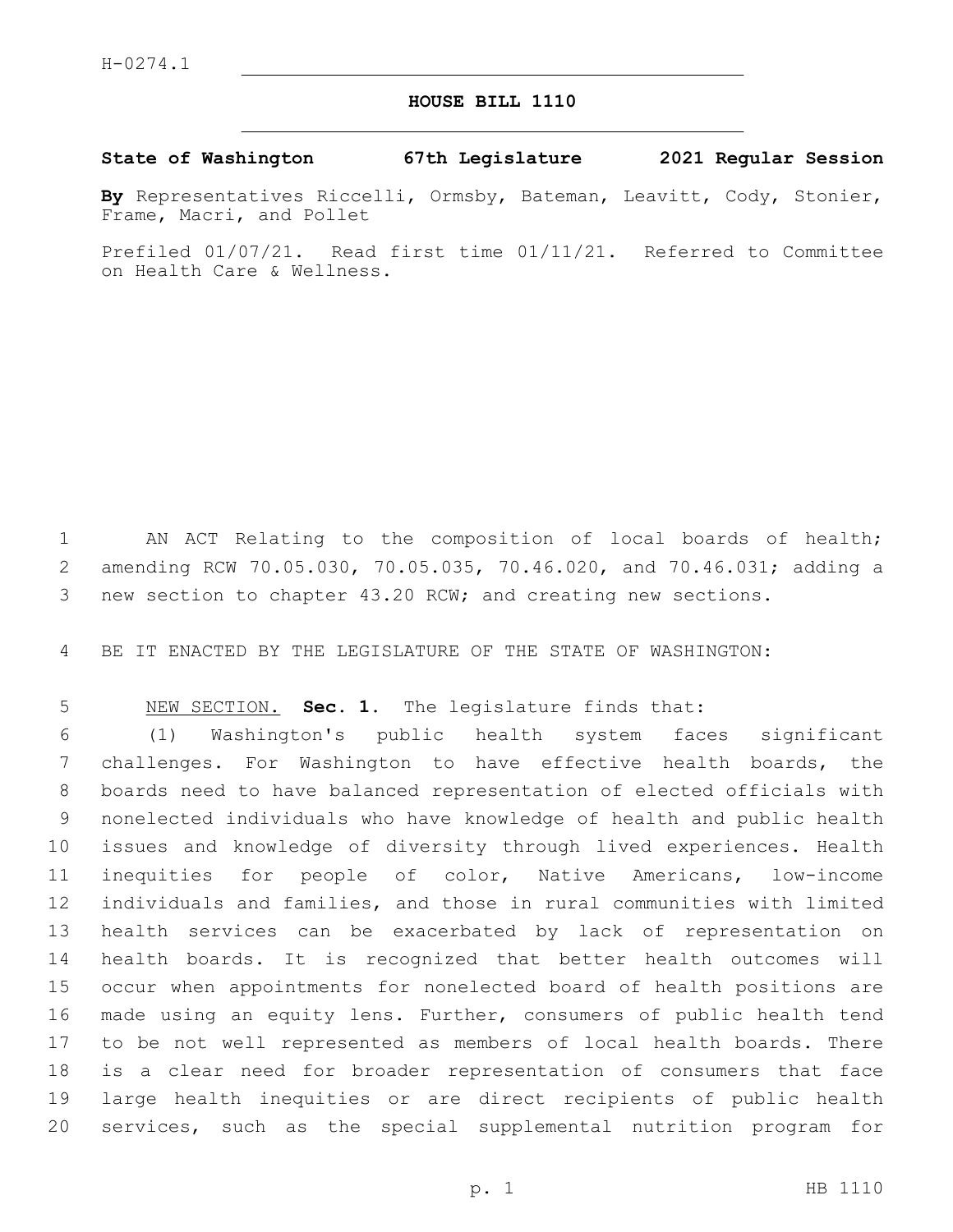women, infants, and children; the supplemental nutrition program; 2 home visiting; or treatment services.

 (2) The lack of expertise and lived experience on local health boards has led to politics infecting public health during the COVID-19 pandemic with local public health department leaders and workers resigning, retiring, or being fired, and communities being 7 left sick and vulnerable.

 (3) The legislature therefore intends for Washington to have local health boards that balance representation of elected officials and nonelected people with a diversity of expertise and lived experience and have a decision-making process that is inclusive and puts public health and people ahead of politics to improve health 13 outcomes.

 **Sec. 2.** RCW 70.05.030 and 1995 c 43 s 6 are each amended to read 15 as follows:

16 (1) In counties without a home rule charter, the board of county commissioners and members selected under subsection (2) of this section shall constitute the local board of health, unless the county is part of a health district pursuant to chapter 70.46 RCW. The jurisdiction of the local board of health shall be coextensive with 21 the boundaries of said county.

 (2)(a) At least four board members must be persons who are not elected officials and must be selected from the following categories 24 consistent with the requirements of this subsection and the rules adopted by the state board of health under section 6 of this act:

26 (i) Health care facilities and providers. This category consists 27 of persons practicing or employed in the county who are:

(A) Employees of a hospital located in the county; or

 (B) Any of the following providers holding an active or retired active license in good standing under Title 18 RCW:

(I) Physicians or osteopathic physicians;

(II) Advanced registered nurse practitioners;

(III) Physician assistants or osteopathic physician assistants;

(IV) Registered nurses;

(V) Dentists; or

(VI) Pharmacists.

(ii) Public health. This category consists of persons employed in

38 the county who are: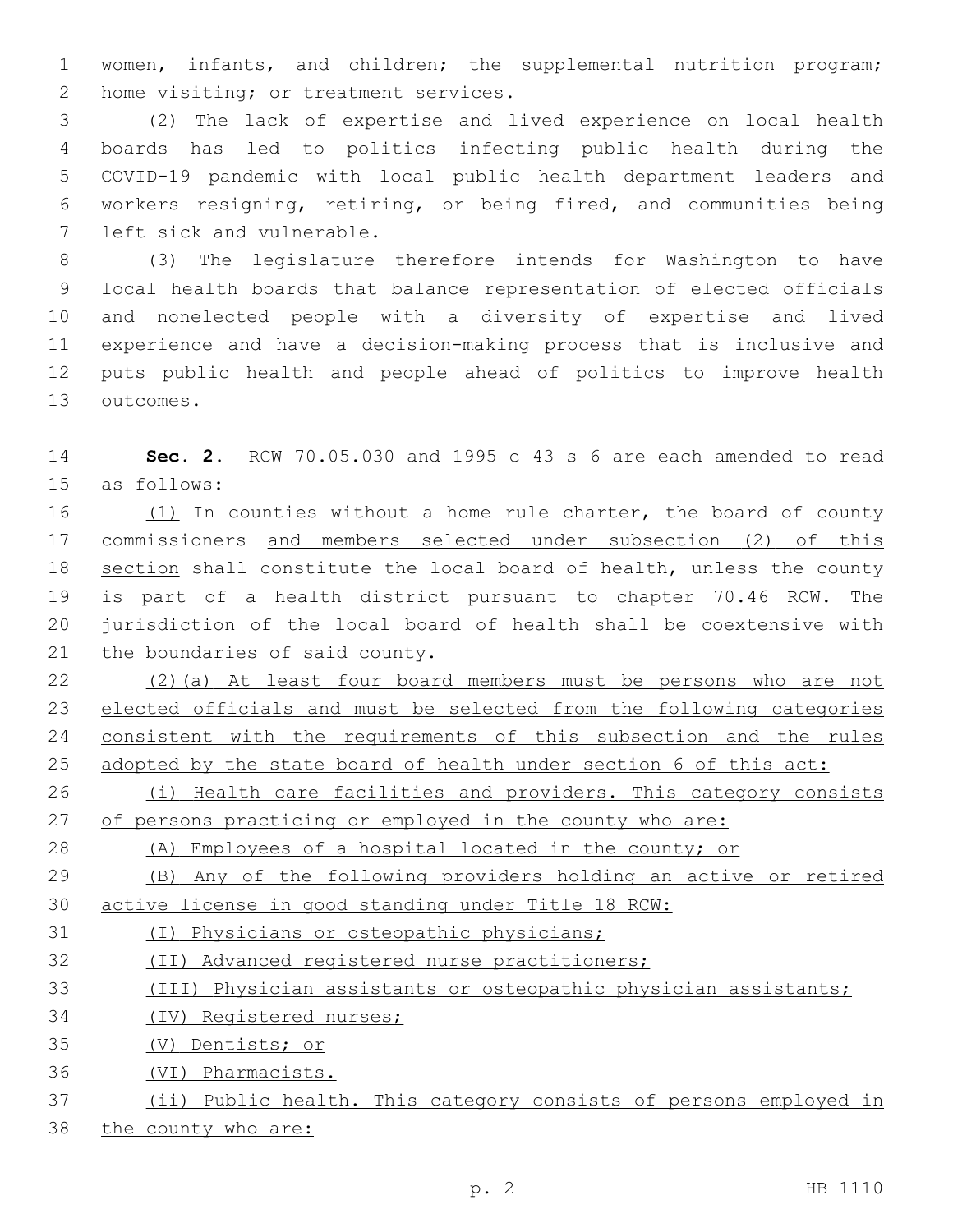| 1            | (A) Representatives of tribal governments or the Indian health        |
|--------------|-----------------------------------------------------------------------|
| $\mathbf{2}$ | service;                                                              |
| 3            | (B) Medical ethicists;                                                |
| 4            | Epidemiologists;<br>(C)                                               |
| 5            | Sanitarians;<br>(D)                                                   |
| 6            | Community health workers;<br>(E)                                      |
| 7            | (F) Holders of master's degrees or higher in public health or its     |
| 8            | equivalent; or                                                        |
| $\mathsf 9$  | Members of the environmental public health requlated<br>(G)           |
| 10           | community.                                                            |
| 11           | (iii) Consumers of public health. This category consists of           |
| 12           | county residents who have self-identified as having faced significant |
| 13           | health inequities or as having lived experiences with public health-  |
| 14           | related programs such as the special supplemental nutrition program   |
| 15           | for women, infants, and children; the supplemental nutrition program; |
| 16           | home visiting; or treatment services. It is strongly encouraged that  |
| 17           | individuals from historically marginalized and underrepresented       |
| 18           | communities are given preference.                                     |
| 19           | (iv) Other community stakeholders. This category consists of          |
| 20           | persons representing the following types of organizations located in  |
| 21           | the county:                                                           |
| 22           | Community-based organizations that work with populations<br>(A)       |
| 23           | experiencing health inequities in the county; and                     |
| 24           | The business community.<br>(B)                                        |
| 25           | (b) Board members selected under this subsection must constitute      |
| 26           | at least one-half of the total membership of the board.               |
| 27           | (c) If the number of board members selected under this subsection     |
| 28           | is evenly divisible by four, there must be an equal number of members |
| 29           | selected from each of the four categories.                            |
| 30           | (d) If the number of board members selected under this subsection     |
| 31           | is not evenly divisible by four, there must be an equal number of     |
| 32           | members selected from each of the four categories up to the nearest   |
| 33           | multiple of four. If there is one member over the nearest multiple of |
| 34           | four, that member may be selected from any of the four categories. If |
| 35           | there are two or three members over the nearest multiple of four,     |
| 36           | each member over the nearest multiple of four must be selected from a |
| 37           | different category.                                                   |
| 38           | (e) The board members selected under this subsection must be          |
| 39           | approved by a majority vote of the board of county commissioners.     |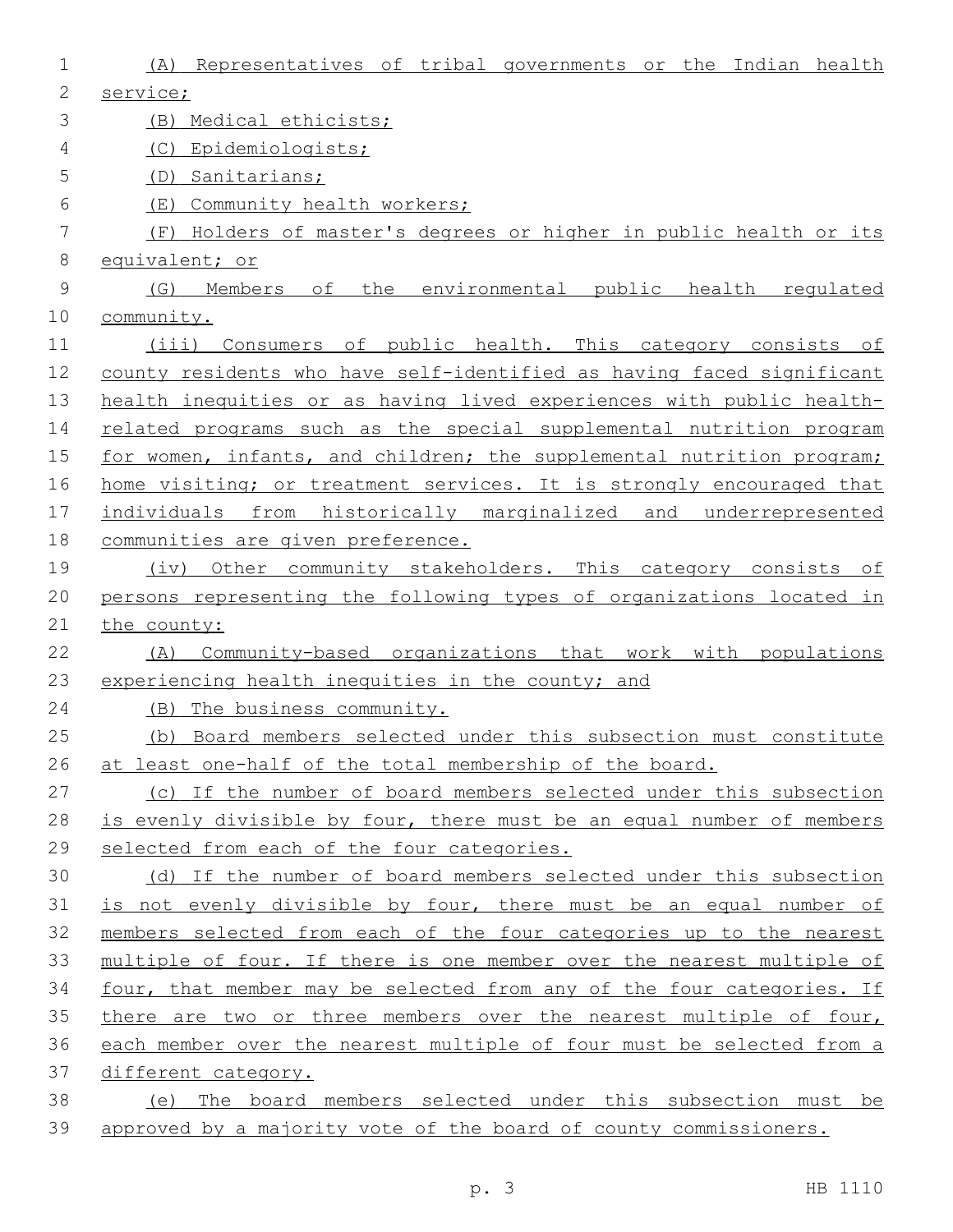| and the company of the company | (f) In the event of a vacancy of a board position that was                         |  |
|--------------------------------|------------------------------------------------------------------------------------|--|
|                                | 2 occupied by a member who was selected under this subsection, the                 |  |
|                                | 3 board must promptly notify:                                                      |  |
|                                | (i) Statewide organizations representing physicians, nurses, and<br>$\overline{4}$ |  |

public health officials;

(ii) Accountable communities of health; and

(iii) Any other organizations deemed appropriate by the board.

8 (3) The board of county commissioners may, at its discretion, adopt an ordinance expanding the size and composition of the board of health to include elected officials from cities and towns and persons other than elected officials who do not meet the criteria in 12 subsection (2) of this section as members so long as persons ((other 13 than elected officials do not constitute a majority)) selected under subsection (2) of this section continue to constitute at least one-15 half of the total membership of the board.

 (4) An ordinance adopted under this section shall include 17 provisions for the appointment, term, and compensation, or 18 reimbursement of expenses.

 **Sec. 3.** RCW 70.05.035 and 1995 c 43 s 7 are each amended to read 20 as follows:

 (1) In counties with a home rule charter, the county legislative authority shall establish a local board of health and may prescribe 23 the membership and selection process for the board, consistent with 24 the requirements of this section.

 (2)(a) At least four board members must be persons who are not elected officials and must be selected from the following categories 27 consistent with the requirements of this subsection and the rules adopted by the state board of health under section 6 of this act:

29 (i) Health care facilities and providers. This category consists of persons practicing or employed in the county who are:

## (A) Employees of a hospital located in the county; or

 (B) Any of the following providers holding an active or retired active license in good standing under Title 18 RCW:

(I) Physicians or osteopathic physicians;

(II) Advanced registered nurse practitioners;

## (III) Physician assistants or osteopathic physician assistants;

(IV) Registered nurses;

- (V) Dentists; or
- (VI) Pharmacists.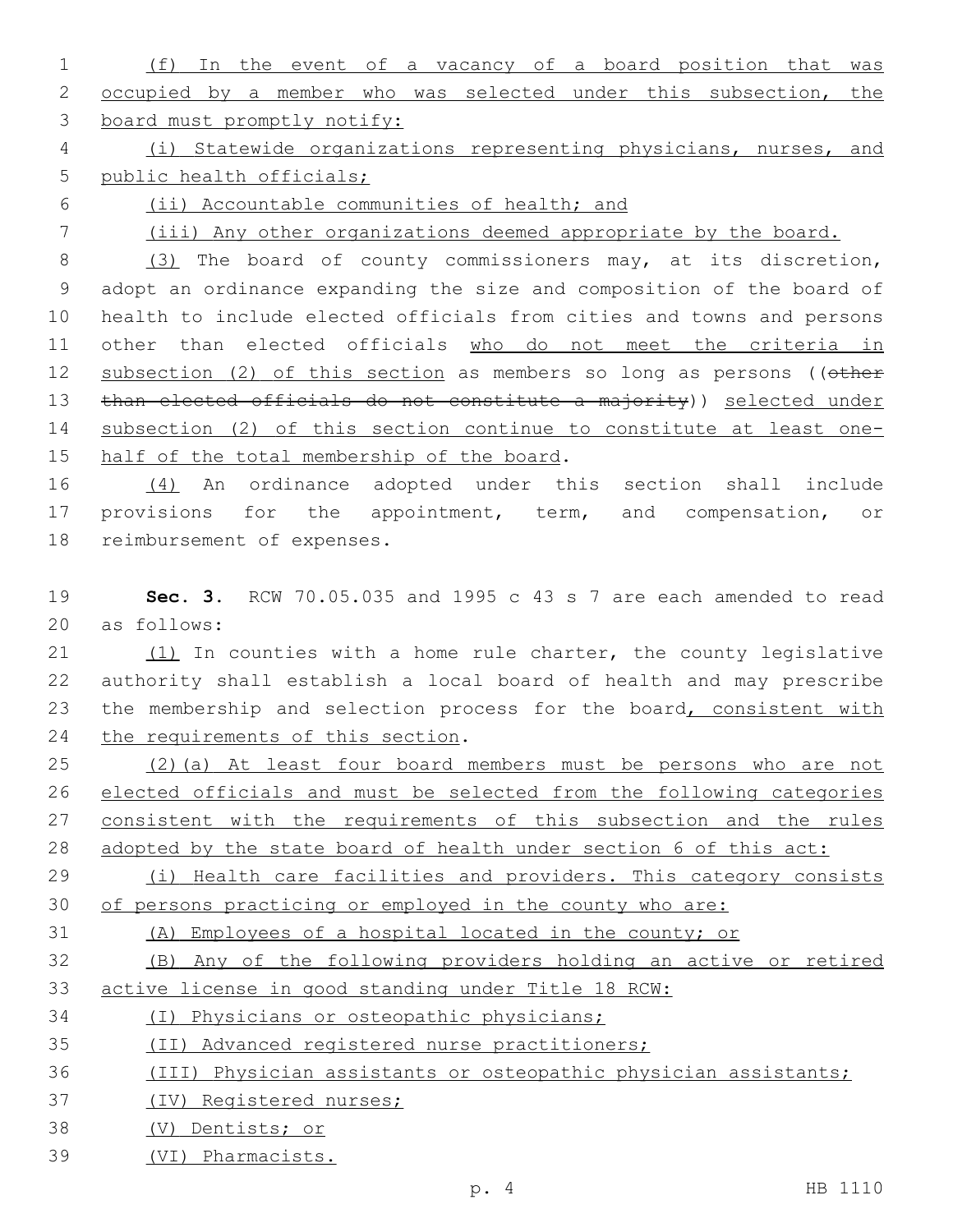| 1  | (ii) Public health. This category consists of persons employed in     |
|----|-----------------------------------------------------------------------|
| 2  | the county who are:                                                   |
| 3  | (A) Representatives of tribal governments or the Indian health        |
| 4  | service;                                                              |
| 5  | (B) Medical ethicists;                                                |
| 6  | Epidemiologists;<br>(C)                                               |
| 7  | (D) Sanitarians;                                                      |
| 8  | Community health workers;<br>( $E$ )                                  |
| 9  | (F) Holders of master's degrees or higher in public health or its     |
| 10 | equivalent; or                                                        |
| 11 | environmental public health requlated<br>(G)<br>Members of<br>the     |
| 12 | community.                                                            |
| 13 | (iii) Consumers of public health. This category consists of           |
| 14 | county residents who have self-identified as having faced significant |
| 15 | health inequities or as having lived experiences with public health-  |
| 16 | related programs such as the special supplemental nutrition program   |
| 17 | for women, infants, and children; the supplemental nutrition program; |
| 18 | home visiting; or treatment services. It is strongly encouraged that  |
| 19 | individuals from historically marginalized and underrepresented       |
| 20 | communities are given preference.                                     |
| 21 | (iv) Other community stakeholders. This category consists of          |
| 22 | persons representing the following types of organizations located in  |
| 23 | the county:                                                           |
| 24 | Community-based organizations that work with populations<br>(A)       |
| 25 | experiencing health inequities in the county; and                     |
| 26 | (B) The business community.                                           |
| 27 | (b) Board members selected under this subsection must constitute      |
| 28 | at least one-half of the total membership of the board.               |
| 29 | (c) If the number of board members selected under this subsection     |
| 30 | is evenly divisible by four, there must be an equal number of members |
| 31 | selected from each of the four categories.                            |
| 32 | (d) If the number of board members selected under this subsection     |
| 33 | is not evenly divisible by four, there must be an equal number of     |
| 34 | members selected from each of the four categories up to the nearest   |
| 35 | multiple of four. If there is one member over the nearest multiple of |
| 36 | four, that member may be selected from any of the four categories. If |
| 37 | there are two or three members over the nearest multiple of four,     |
| 38 | each member over the nearest multiple of four must be selected from a |
| 39 | different category.                                                   |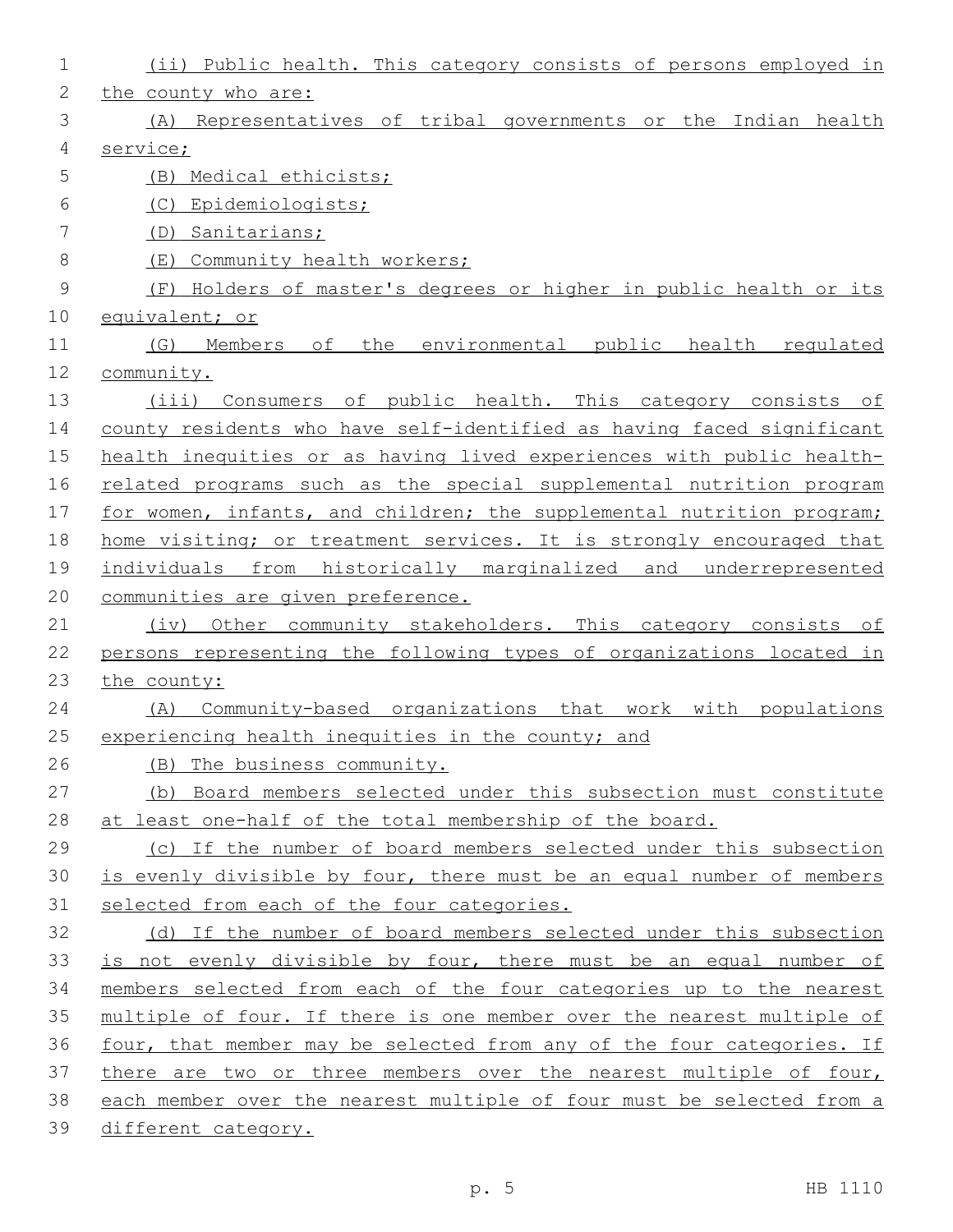(e) The board members selected under this subsection must be approved by a majority vote of the members of the board who are elected officials. (f) In the event of a vacancy of a board position that was occupied by a member who was selected under this subsection, the board must promptly notify: (i) Statewide organizations representing physicians, nurses, and 8 public health officials; (ii) Accountable communities of health; and 10 (iii) Any other organizations deemed appropriate by the board. (3) The county legislative authority may appoint to the board of health elected officials from the county legislative authority, 13 cities, and towns and persons other than elected officials who do not meet the criteria in subsection (2) of this section as members so 15 long as persons ((other than elected officials do not constitute a 16 majority. The)) selected under subsection (2) of this section continue to constitute at least one-half of the total membership of 18 the board. (4) Except as provided in subsection (2) of this section, the county legislative authority shall specify the appointment, term, and

21 compensation or reimbursement of expenses. (5) The jurisdiction of the local board of health shall be 23 coextensive with the boundaries of the county.

 (6) The local health officer, as described in RCW 70.05.050, shall be appointed by the official designated under the provisions of the county charter. The same official designated under the provisions of the county charter may appoint an administrative officer, as 28 described in RCW 70.05.045.

 **Sec. 4.** RCW 70.46.020 and 1995 c 43 s 10 are each amended to read as follows:30

 (1) Health districts consisting of two or more counties may be created whenever two or more boards of county commissioners shall by resolution establish a district for such purpose. Such a district shall consist of all the area of the combined counties.

 (2) The district board of health of such a district shall consist of not less than five members for districts of two counties and seven members for districts of more than two counties, including two representatives from each county who are members of the board of county commissioners and who are appointed by the board of county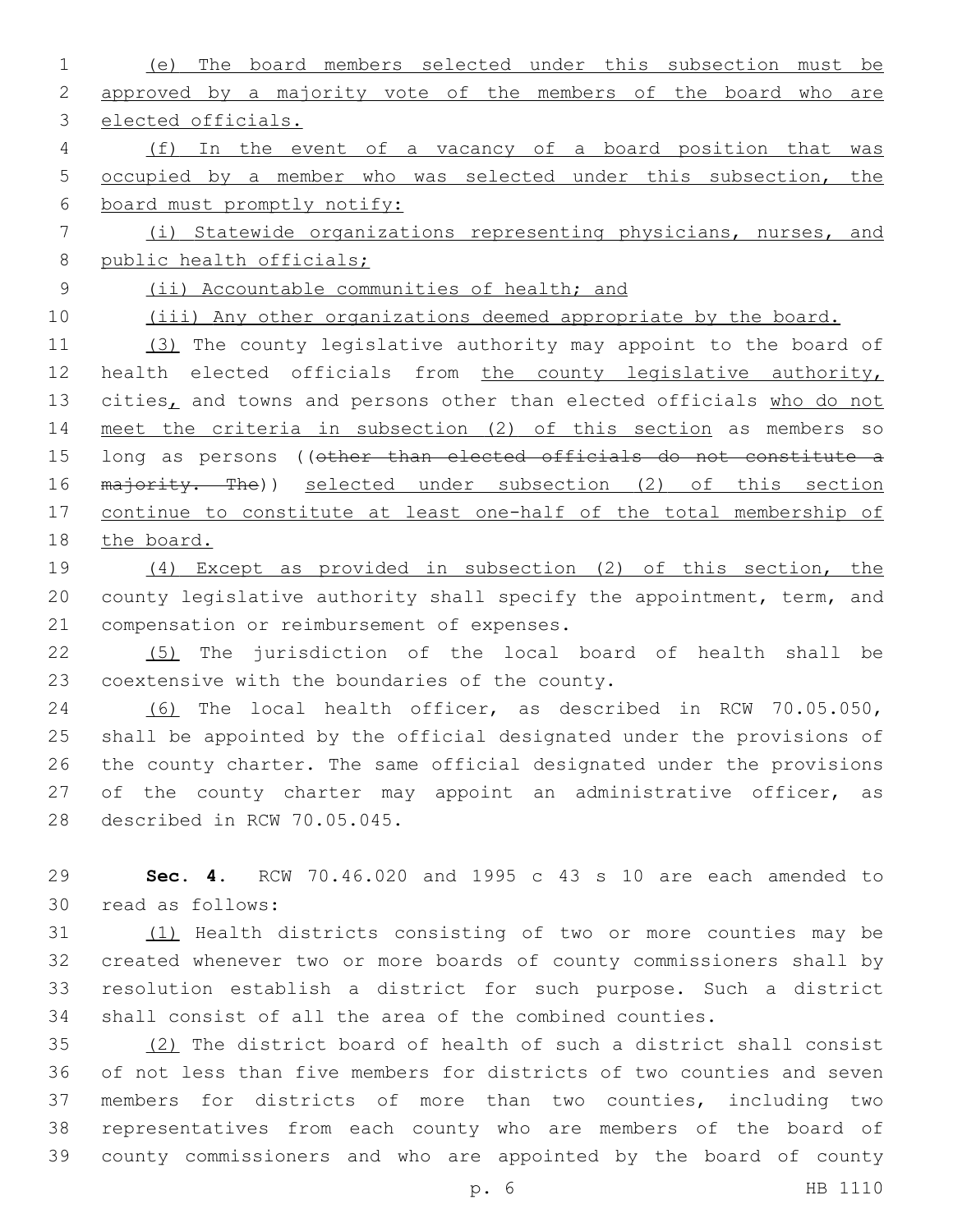commissioners of each county within the district and members selected under subsection (3) of this section, and shall have a jurisdiction 3 coextensive with the combined boundaries. (3)(a) At least four board members must be persons who are not elected officials and must be selected from the following categories consistent with the requirements of this subsection and the rules adopted by the state board of health under section 6 of this act: (i) Health care facilities and providers. This category consists of persons practicing or employed in the district who are: (A) Employees of a hospital located in the county; or (B) Any of the following providers holding an active or retired active license in good standing under Title 18 RCW: (I) Physicians or osteopathic physicians; (II) Advanced registered nurse practitioners; (III) Physician assistants or osteopathic physician assistants; (IV) Registered nurses; (V) Dentists; or (VI) Pharmacists. (ii) Public health. This category consists of persons employed in the district who are: (A) Representatives of tribal governments or the Indian health service; (B) Medical ethicists; (C) Epidemiologists; (D) Sanitarians; (E) Community health workers; (F) Holders of master's degrees or higher in public health or its equivalent; or (G) Members of the environmental public health regulated community. (iii) Consumers of public health. This category consists of district residents who have self-identified as having faced significant health inequities or as having lived experiences with public health-related programs such as the special supplemental nutrition program for women, infants, and children; the supplemental nutrition program; home visiting; or treatment services. It is strongly encouraged that individuals from historically marginalized and underrepresented communities are given preference.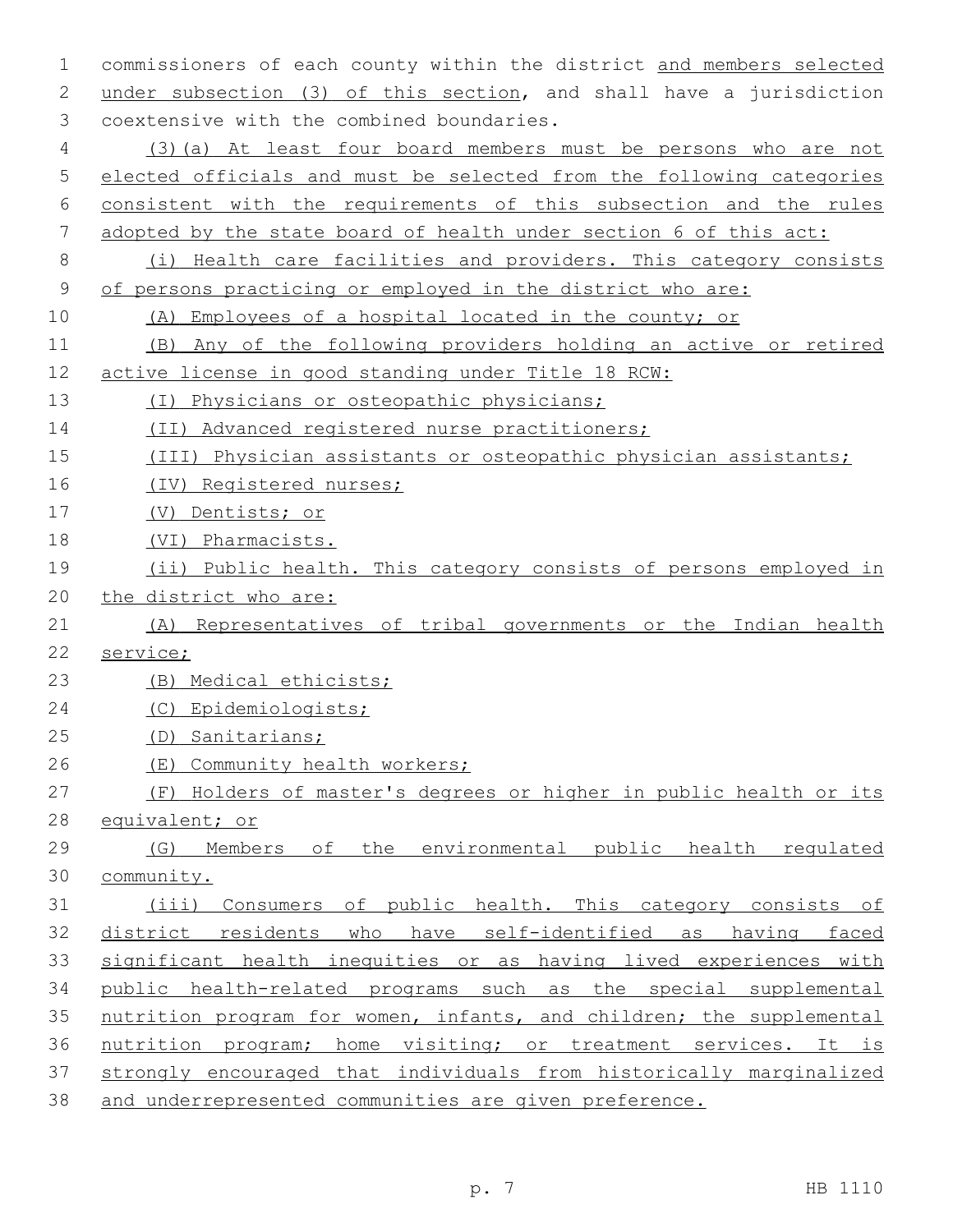(iv) Other community stakeholders. This category consists of persons representing the following types of organizations located in the district: (A) Community-based organizations that work with populations experiencing health inequities in the district; and (B) The business community. (b) Board members selected under this subsection must constitute at least one-half of the total membership of the board. (c) If the number of board members selected under this subsection 10 is evenly divisible by four, there must be an equal number of members selected from each of the four categories. (d) If the number of board members selected under this subsection 13 is not evenly divisible by four, there must be an equal number of members selected from each of the four categories up to the nearest multiple of four. If there is one member over the nearest multiple of 16 four, that member may be selected from any of the four categories. If 17 there are two or three members over the nearest multiple of four, each member over the nearest multiple of four must be selected from a different category. (e) The board members selected under this subsection must be 21 approved by a majority vote of the members of the board who are elected officials. 23 (f) In the event of a vacancy of a board position that was 24 occupied by a member who was selected under this subsection, the 25 board must promptly notify: (i) Statewide organizations representing physicians, nurses, and public health officials; (ii) Accountable communities of health; and (iii) Any other organizations deemed appropriate by the board. (4) The boards of county commissioners may by resolution or ordinance provide for elected officials from cities and towns and persons other than elected officials who do not meet the criteria in subsection (3) of this section as members of the district board of health so long as persons ((other than elected officials do not 35 constitute a majority.)) selected under subsection (3) of this section continue to constitute at least one-half of the total membership of the board. (5) A resolution or ordinance adopted under this section must specify the provisions for the appointment, term, and compensation, 40 or reimbursement of expenses. ((Any multicounty health district

p. 8 HB 1110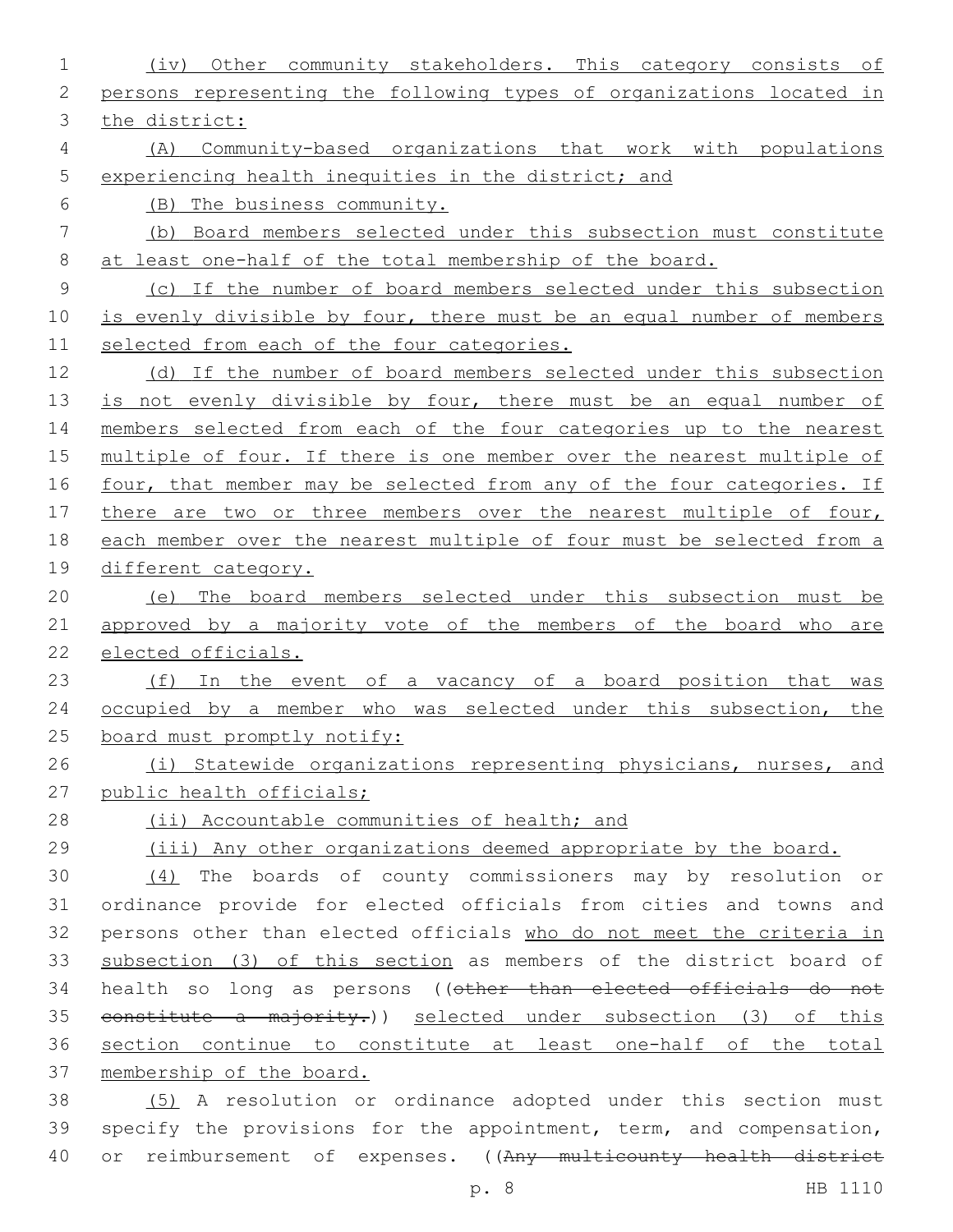existing on the effective date of this act shall continue in existence unless and until changed by affirmative action of all boards of county commissioners or one or more counties withdraws 4 [withdraw] pursuant to RCW 70.46.090.))

 (6) At the first meeting of a district board of health the members shall elect a chair to serve for a period of one year.

 **Sec. 5.** RCW 70.46.031 and 1995 c 43 s 11 are each amended to 8 read as follows:

 (1) A health district to consist of one county may be created whenever the county legislative authority of the county shall pass a resolution or ordinance to organize such a health district under chapter 70.05 RCW and this chapter. The resolution or ordinance may 13 specify the membership, representation on the district health board, or other matters relative to the formation or operation of the health district consistent with the requirements of this section.

 (2)(a) At least four board members must be persons who are not elected officials and must be selected from the following categories consistent with the requirements of this subsection and the rules adopted by the state board of health under section 6 of this act:

20 (i) Health care facilities and providers. This category consists of persons practicing or employed in the district who are:

(A) Employees of a hospital located in the county; or

 (B) Any of the following providers holding an active or retired active license in good standing under Title 18 RCW:

(I) Physicians or osteopathic physicians;

(II) Advanced registered nurse practitioners;

(III) Physician assistants or osteopathic physician assistants;

- (IV) Registered nurses;
- (V) Dentists; or
- (VI) Pharmacists.

| 31 \ |  |                          |  |  |  | (ii) Public health. This category consists of persons employed in |  |
|------|--|--------------------------|--|--|--|-------------------------------------------------------------------|--|
|      |  | 32 the district who are: |  |  |  |                                                                   |  |

 (A) Representatives of tribal governments or the Indian health service;

- (B) Medical ethicists;
- (C) Epidemiologists;
- (D) Sanitarians;
- (E) Community health workers;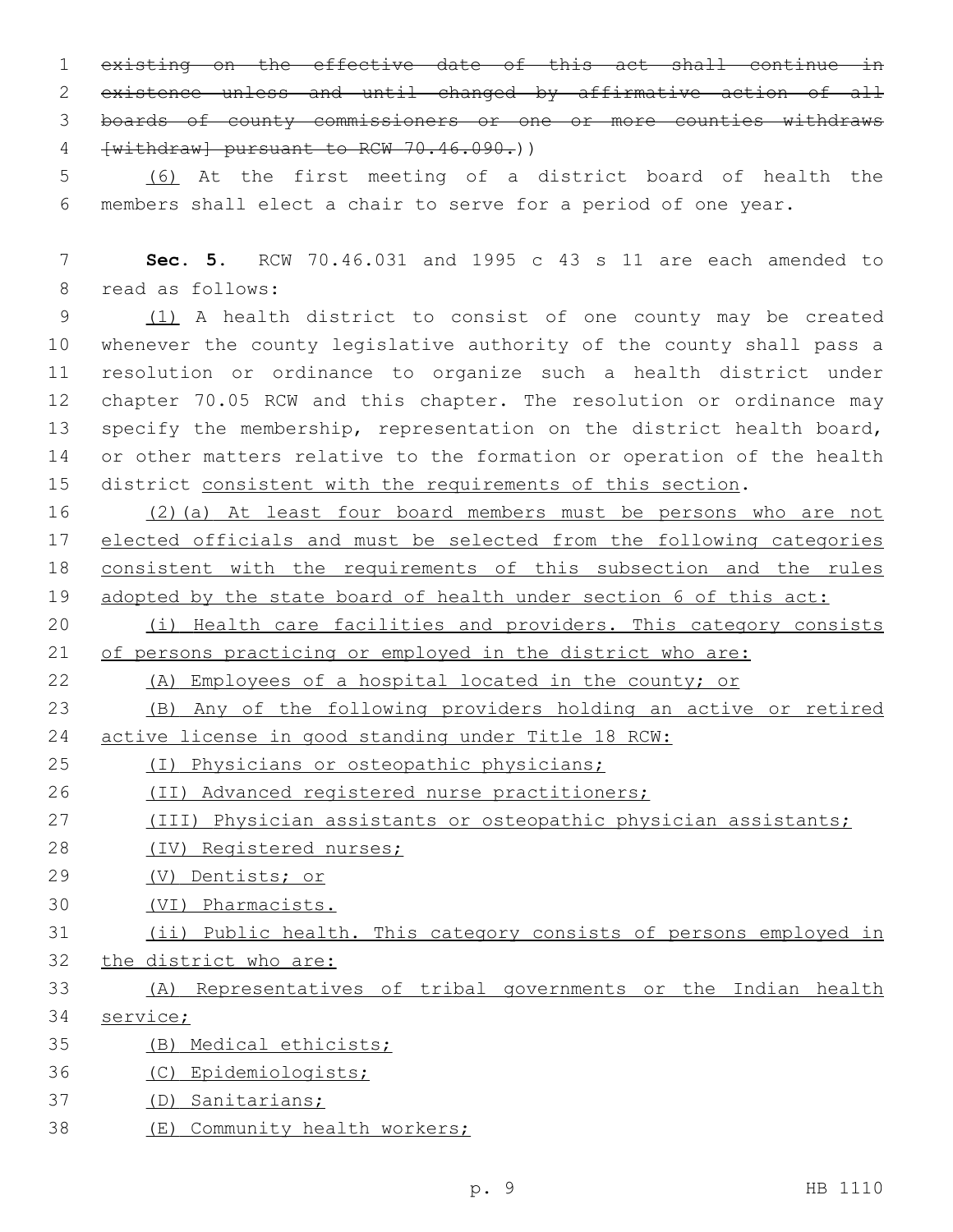| 1           | Holders of master's degrees or higher in public health or its<br>(F)  |
|-------------|-----------------------------------------------------------------------|
| 2           | equivalent; or                                                        |
| 3           | environmental public health regulated<br>(G)<br>Members of<br>the     |
| 4           | community.                                                            |
| 5           | Consumers of public health. This category consists of<br>(iii)        |
| 6           | district residents who have self-identified as having faced           |
| 7           | significant health inequities or as having lived experiences, with    |
| 8           | public health-related programs such as the special supplemental       |
| $\mathsf 9$ | nutrition program for women, infants, and children; the supplemental  |
| 10          | nutrition program; home visiting; or treatment services. It is        |
| 11          | strongly encouraged that individuals from historically marginalized   |
| 12          | and underrepresented communities are given preference.                |
| 13          | (iv) Other community stakeholders. This category consists of          |
| 14          | persons representing the following types of organizations located in  |
| 15          | the district:                                                         |
| 16          | Community-based organizations that work with populations<br>(A)       |
| 17          | experiencing health inequities in the district; and                   |
| 18          | (B) The business community.                                           |
| 19          | (b) Board members selected under this subsection must constitute      |
| 20          | at least one-half of the total membership of the board.               |
| 21          | (c) If the number of board members selected under this subsection     |
| 22          | is evenly divisible by four, there must be an equal number of members |
| 23          | selected from each of the four categories.                            |
| 24          | (d) If the number of board members selected under this subsection     |
| 25          | is not evenly divisible by four, there must be an equal number of     |
| 26          | members selected from each of the four categories up to the nearest   |
| 27          | multiple of four. If there is one member over the nearest multiple of |
| 28          | four, that member may be selected from any of the four categories. If |
| 29          | there are two or three members over the nearest multiple of four,     |
| 30          | each member over the nearest multiple of four must be selected from a |
| 31          | different category.                                                   |
| 32          | (e) The board members selected under this subsection must be          |
| 33          | approved by a majority vote of the members of the board who are       |
| 34          | elected officials.                                                    |
| 35          | (f) In the event of a vacancy of a board position that was            |
| 36          | occupied by a member who was selected under this subsection, the      |
| 37          | board must promptly notify:                                           |
| 38          | (i) Statewide organizations representing physicians, nurses, and      |
| 39          | public health officials;                                              |
| 40          | (ii) Accountable communities of health; and                           |